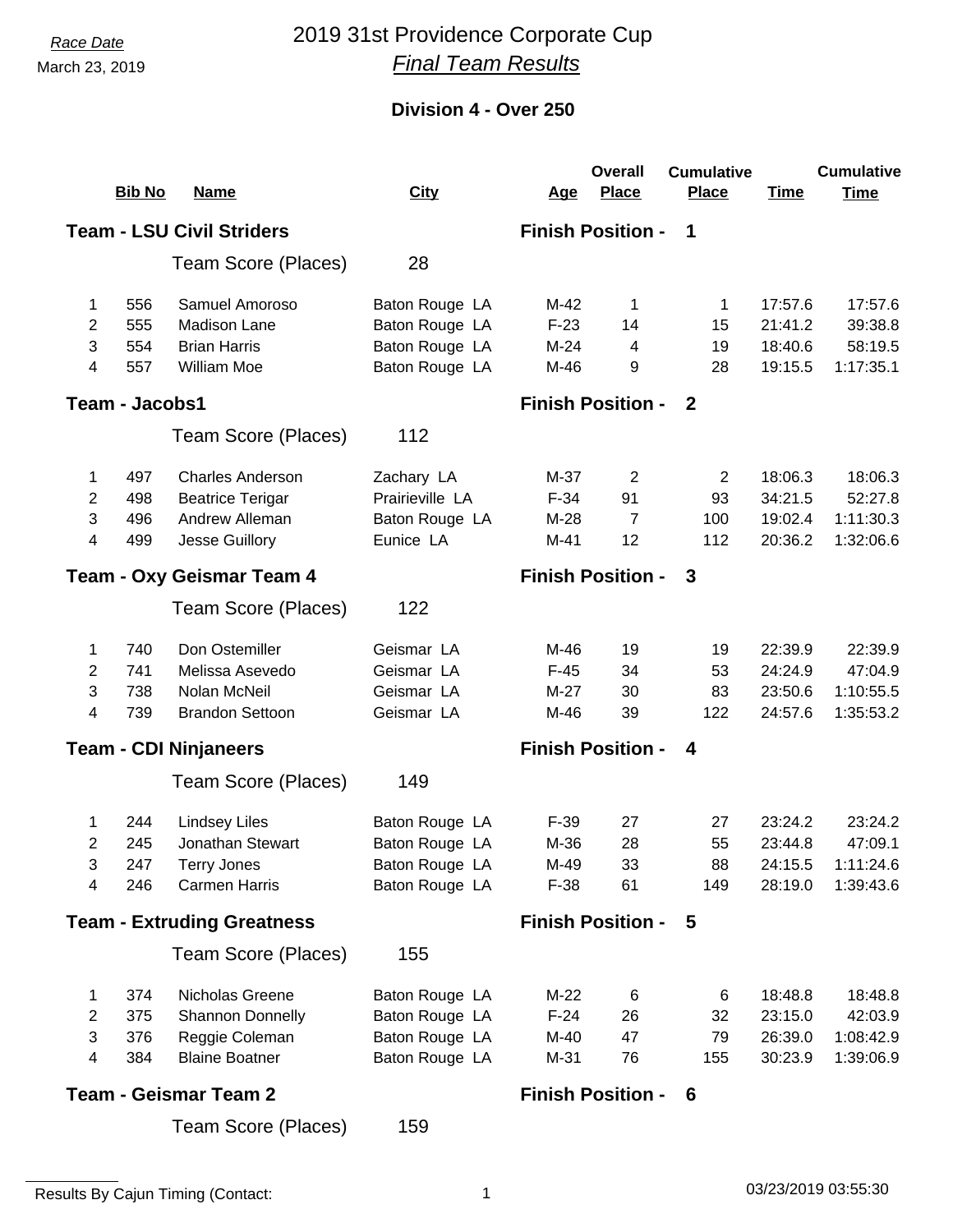## *Race Date* 2019 31st Providence Corporate Cup *Final Team Results*

|                |                                                               |                                  |                |            | <b>Overall</b>              | <b>Cumulative</b> |             | <b>Cumulative</b> |  |  |  |
|----------------|---------------------------------------------------------------|----------------------------------|----------------|------------|-----------------------------|-------------------|-------------|-------------------|--|--|--|
|                | <b>Bib No</b>                                                 | <b>Name</b>                      | <b>City</b>    | <u>Age</u> | <b>Place</b>                | <b>Place</b>      | <b>Time</b> | <b>Time</b>       |  |  |  |
|                | <b>Team - Geismar Team 2</b><br><b>Finish Position -</b><br>6 |                                  |                |            |                             |                   |             |                   |  |  |  |
|                |                                                               | Team Score (Places)              | 159            |            |                             |                   |             |                   |  |  |  |
| 1              | 733                                                           | <b>Trent Skinner</b>             | Geismar LA     | $M-23$     | 23                          | 23                | 23:04.6     | 23:04.6           |  |  |  |
| 2              | 731                                                           | Theresa Panger                   | Geismar LA     | $F-54$     | 67                          | 90                | 29:24.0     | 52:28.7           |  |  |  |
| 3              | 730                                                           | Phillip Geci                     | Geismar LA     | M-58       | 29                          | 119               | 23:47.0     | 1:16:15.8         |  |  |  |
| 4              | 732                                                           | John Eskew                       | Geismar LA     | $M-51$     | 40                          | 159               | 24:59.8     | 1:41:15.7         |  |  |  |
|                | Team - BRPO 2                                                 |                                  |                |            | <b>Finish Position -</b>    | 7                 |             |                   |  |  |  |
|                |                                                               | Team Score (Places)              | 161            |            |                             |                   |             |                   |  |  |  |
| 1              | 349                                                           | <b>Butler Vanveckhoven</b>       | Baton Rouge LA | $M-22$     | 15                          | 15                | 21:48.0     | 21:48.0           |  |  |  |
| 2              | 348                                                           | Shailaja Mahalingam              | Baton Rouge LA | $F-20$     | 80                          | 95                | 31:16.7     | 53:04.8           |  |  |  |
| 3              | 350                                                           | Joe McDonald                     | Baton Rouge LA | $M-25$     | 20                          | 115               | 22:58.9     | 1:16:03.8         |  |  |  |
| 4              | 351                                                           | Tom Styranec                     | Baton Rouge LA | $M-43$     | 46                          | 161               | 26:23.6     | 1:42:27.4         |  |  |  |
|                |                                                               | Team - Oxy Geismar Team 12       |                |            | <b>Finish Position -</b>    | 8                 |             |                   |  |  |  |
|                |                                                               | Team Score (Places)              | 183            |            |                             |                   |             |                   |  |  |  |
| 1              | 772                                                           | <b>Eric Williams</b>             | Geismar LA     | $M-10$     | 21                          | 21                | 22:59.5     | 22:59.5           |  |  |  |
| 2              | 770                                                           | Shamyra Blackburn                | Geismar LA     | $F-34$     | 68                          | 89                | 29:40.2     | 52:39.7           |  |  |  |
| 3              | 771                                                           | Kingston Blackburn               | Geismar LA     | M-8        | 25                          | 114               | 23:10.6     | 1:15:50.4         |  |  |  |
| 4              | 773                                                           | Evan Williams                    | Geismar LA     | M-8        | 69                          | 183               | 29:42.5     | 1:45:32.9         |  |  |  |
|                |                                                               | <b>Team - Oxy Geismar Team 3</b> |                |            | <b>Finish Position -</b>    | 9                 |             |                   |  |  |  |
|                |                                                               | Team Score (Places)              | 207            |            |                             |                   |             |                   |  |  |  |
| 1              | 736                                                           | Melissa Geci                     | Geismar LA     | $F-48$     | 44                          | 44                | 26:08.2     | 26:08.2           |  |  |  |
| 2              | 737                                                           | Shane Thomas                     | Geismar LA     | M-37       | 48                          | 92                | 26:44.5     | 52:52.8           |  |  |  |
| 3              | 735                                                           | Ryan Goodman                     | Geismar LA     | $M-44$     | 52                          | 144               | 26:51.0     | 1:19:43.8         |  |  |  |
| 4              | 734                                                           | John Chappell                    | Geismar LA     | M-43       | 63                          | 207               | 28:32.0     | 1:48:15.8         |  |  |  |
|                |                                                               | Team - Oxy Geismar Team 6        |                |            | <b>Finish Position - 10</b> |                   |             |                   |  |  |  |
|                |                                                               | Team Score (Places)              | 238            |            |                             |                   |             |                   |  |  |  |
| 1              | 749                                                           | Jackson Goodman                  | Geismar LA     | $M-13$     | 49                          | 49                | 26:46.9     | 26:46.9           |  |  |  |
| $\overline{2}$ | 747                                                           | Searra Panger                    | Geismar LA     | $F-23$     | 83                          | 132               | 31:49.6     | 58:36.6           |  |  |  |
| 3              | 746                                                           | Neil McIntyre                    | Geismar LA     | M-42       | 51                          | 183               | 26:50.8     | 1:25:27.4         |  |  |  |
| 4              | 748                                                           | John Esteve                      | Geismar LA     | M-53       | 55                          | 238               | 27:25.5     | 1:52:53.0         |  |  |  |
|                |                                                               | <b>Team - Hargrove Team 2</b>    |                |            | <b>Finish Position - 11</b> |                   |             |                   |  |  |  |
|                |                                                               | Team Score (Places)              | 244            |            |                             |                   |             |                   |  |  |  |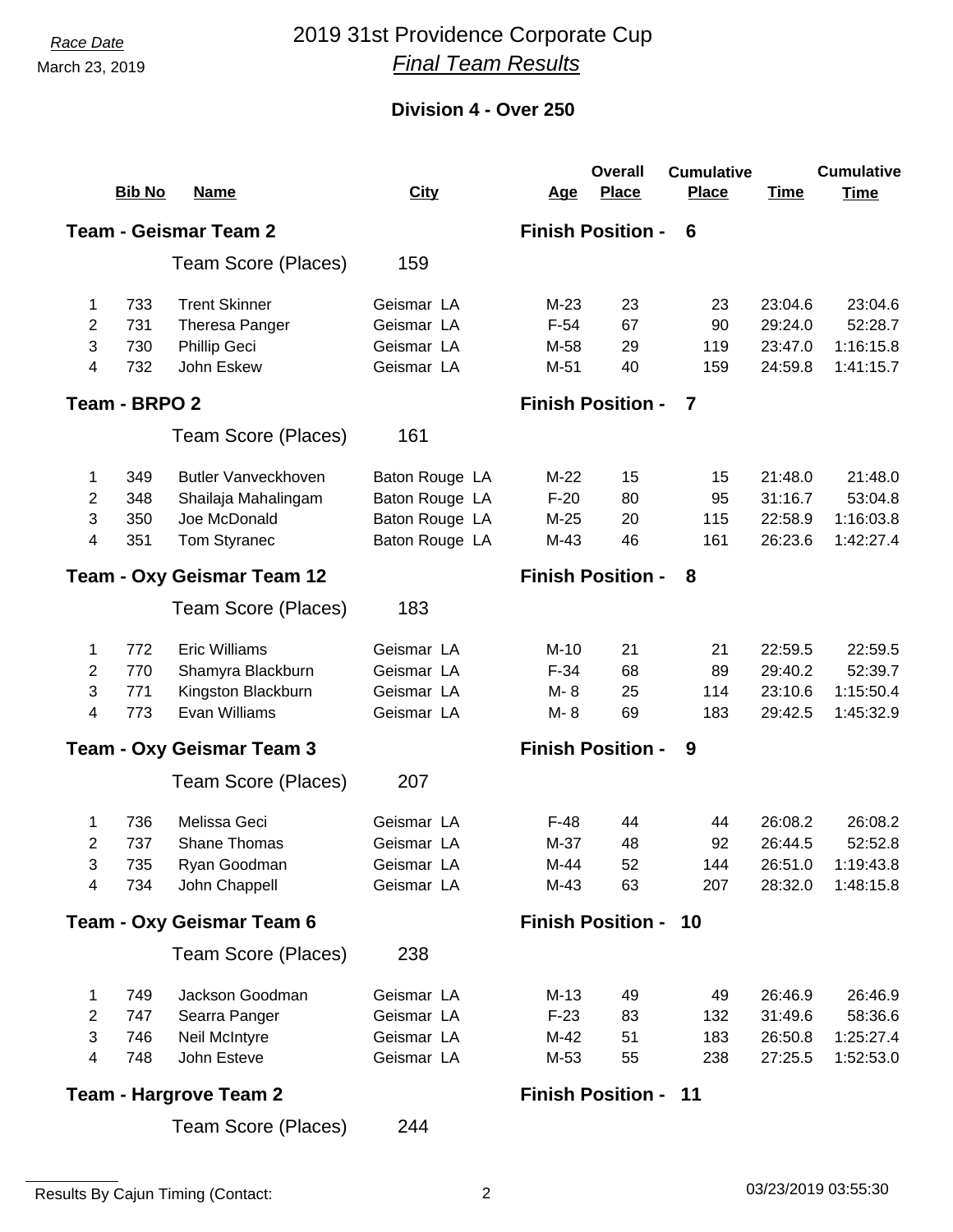## *Race Date* 2019 31st Providence Corporate Cup *Final Team Results*

|                                  |               |                                   |                   |            | <b>Overall</b>              | <b>Cumulative</b> |             | <b>Cumulative</b> |
|----------------------------------|---------------|-----------------------------------|-------------------|------------|-----------------------------|-------------------|-------------|-------------------|
|                                  | <b>Bib No</b> | <b>Name</b>                       | <b>City</b>       | <u>Age</u> | <b>Place</b>                | <b>Place</b>      | <b>Time</b> | <b>Time</b>       |
|                                  |               | <b>Team - Hargrove Team 2</b>     |                   |            | <b>Finish Position -</b>    | 11                |             |                   |
|                                  |               | Team Score (Places)               | 244               |            |                             |                   |             |                   |
| 1                                | 468           | Rachel Tabony                     | Baton Rouge LA    | $F-37$     | 32                          | 32                | 24:14.2     | 24:14.2           |
| 2                                | 467           | Joseph Gebhart                    | Baton Rouge LA    | M-37       | 42                          | 74                | 25:17.7     | 49:32.0           |
| 3                                | 466           | <b>Brett Baragona</b>             | Baton Rouge LA    | M-36       | 50                          | 124               | 26:48.8     | 1:16:20.9         |
| 4                                | 469           | Laura Faulkner                    | Baton Rouge LA    | $F-49$     | 120                         | 244               | 44:07.1     | 2:00:28.1         |
|                                  |               | <b>Team - CDI Express</b>         |                   |            | <b>Finish Position - 12</b> |                   |             |                   |
|                                  |               | Team Score (Places)               | 296               |            |                             |                   |             |                   |
| 1                                | 240           | Keith Bonnette                    | Baton Rouge LA    | M-47       | 45                          | 45                | 26:16.6     | 26:16.6           |
| 2                                | 241           | Samantha Faulkner                 | Baton Rouge LA    | $F-25$     | 65                          | 110               | 28:57.0     | 55:13.6           |
| 3                                | 243           | <b>Robert Villio</b>              | Baton Rouge LA    | M-61       | 86                          | 196               | 32:52.6     | 1:28:06.3         |
| 4                                | 242           | <b>Whitney Beck</b>               | Baton Rouge LA    | $F-28$     | 100                         | 296               | 37:51.7     | 2:05:58.1         |
|                                  |               | <b>Team - Cash Money Allstars</b> |                   |            | <b>Finish Position -</b>    | 13                |             |                   |
|                                  |               | Team Score (Places)               | 305               |            |                             |                   |             |                   |
| 1                                | 112           | Anthony Bell Jr                   | Baton Rouge LA    | $M-18$     | 37                          | 37                | 24:41.3     | 24:41.3           |
| $\overline{2}$                   | 113           | Jennifer Ducre                    | Denham Springs LA | $F-31$     | 114                         | 151               | 40:44.2     | 1:05:25.6         |
| 3                                | 111           | Philippe Langlois                 | Baton Rouge LA    | M-48       | 43                          | 194               | 25:20.9     | 1:30:46.6         |
| 4                                | 110           | <b>Brian Sabolik</b>              | Baton Rouge LA    | M-64       | 111                         | 305               | 40:16.1     | 2:11:02.7         |
|                                  |               | <b>Team - Team S&amp;ME</b>       |                   |            | <b>Finish Position - 14</b> |                   |             |                   |
|                                  |               | Team Score (Places)               | 316               |            |                             |                   |             |                   |
| 1                                | 879           | Ryan Williamson                   | Baton Rouge LA    | $M-25$     | 8                           | 8                 | 19:03.4     | 19:03.4           |
| 2                                | 877           | Monique Ator                      | Baton Rouge LA    | $F-30$     | 125                         | 133               | 49:32.7     | 1:08:36.1         |
| 3                                | 876           | Justin Ator                       | Baton Rouge LA    | M-33       | 90                          | 223               | 34:11.0     | 1:42:47.2         |
| 4                                | 878           | Venu Tammineni                    | Baton Rouge LA    | M-37       | 93                          | 316               | 34:58.7     | 2:17:46.0         |
| <b>Team - Oxy Geismar Team 7</b> |               |                                   |                   |            | <b>Finish Position - 15</b> |                   |             |                   |
|                                  |               | Team Score (Places)               | 350               |            |                             |                   |             |                   |
| 1                                | 753           | Amanda Jackson                    | Geismar LA        | $F-23$     | 59                          | 59                | 27:51.3     | 27:51.3           |
| $\overline{c}$                   | 752           | Aaron Fast                        | Geismar LA        | M-29       | 60                          | 119               | 27:52.4     | 55:43.7           |
| 3                                | 751           | Katie Hunter                      | Geismar LA        | $F-32$     | 115                         | 234               | 42:15.9     | 1:37:59.6         |
| 4                                | 750           | Ryan Hunter                       | Geismar LA        | M-30       | 116                         | 350               | 42:16.6     | 2:20:16.2         |
|                                  |               | <b>Team - Hargrove Team 3</b>     |                   |            | <b>Finish Position - 16</b> |                   |             |                   |
|                                  |               | Team Score (Places)               | 361               |            |                             |                   |             |                   |
|                                  |               |                                   |                   |            |                             |                   |             |                   |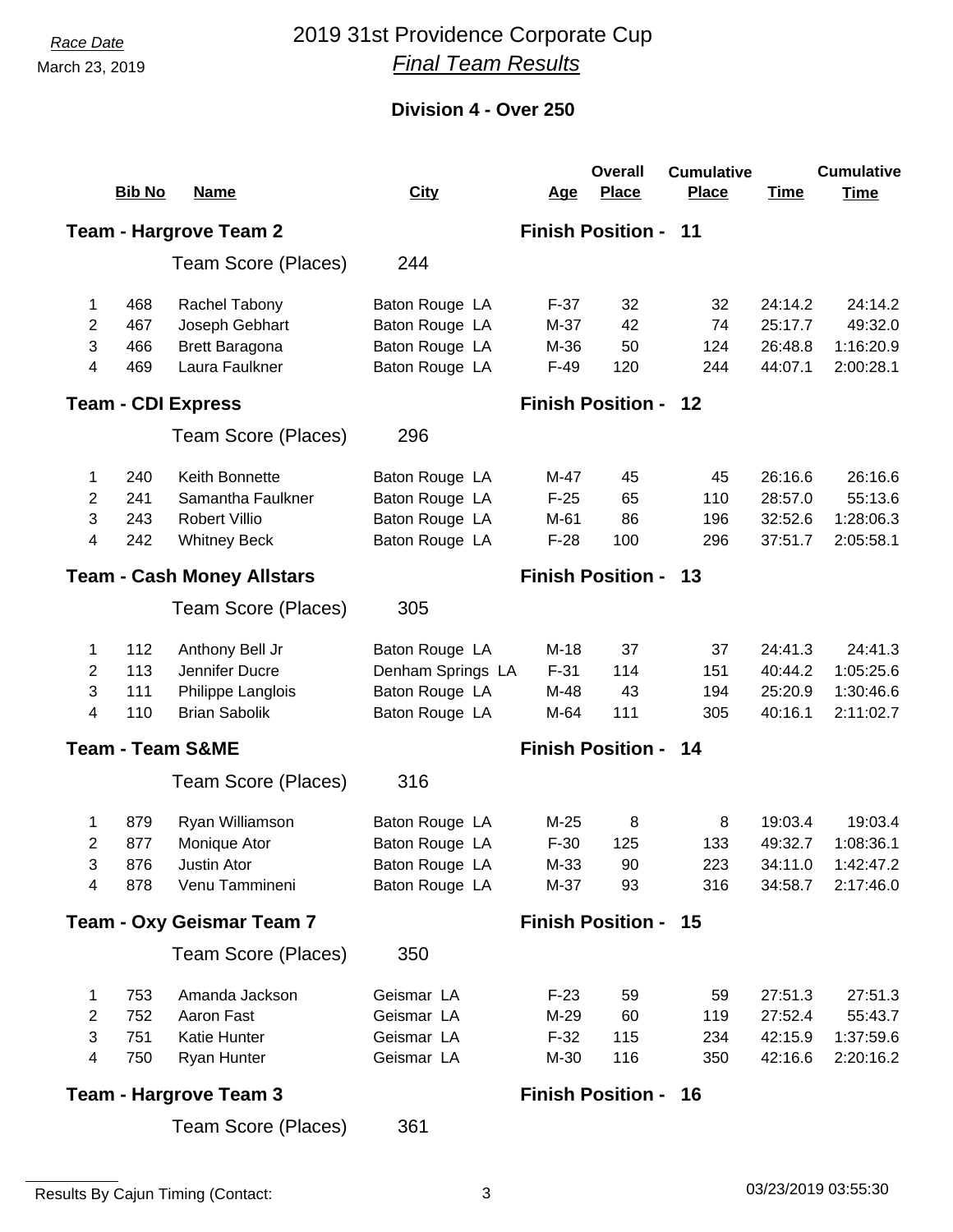## *Race Date* 2019 31st Providence Corporate Cup *Final Team Results*

| <b>Place</b><br><b>Place</b><br><b>Bib No</b><br><b>Name</b><br><b>City</b><br><b>Time</b><br><u>Age</u><br><b>Time</b><br><b>Finish Position - 16</b><br><b>Team - Hargrove Team 3</b><br>Team Score (Places)<br>361<br>470<br>Carolina Herrera<br>Baton Rouge LA<br>$F-34$<br>71<br>71<br>29:59.5<br>29:59.5<br>1<br>Sean Neill<br>Baton Rouge LA<br>1:05:03.1<br>2<br>472<br>M-50<br>94<br>165<br>35:03.6<br>3<br>471<br>Shannon Booker<br>Baton Rouge LA<br>$F-35$<br>88<br>253<br>33:35.7<br>1:38:38.9<br>2:17:23.9<br>Baton Rouge LA<br>38:45.0<br>4<br>473<br>Rana Alkadi<br>$F-31$<br>108<br>361<br><b>Team - Investar 1</b><br><b>Finish Position - 17</b><br>369<br>Team Score (Places)<br>477<br>Michela McDermond<br>Baton Rouge LA<br>$F-29$<br>79<br>31:04.6<br>31:04.6<br>79<br>1<br>Tom Aldrich<br>Baton Rouge LA<br>1:03:01.3<br>2<br>474<br>M-50<br>84<br>163<br>31:56.7<br>3<br><b>Renee Graff</b><br>Baton Rouge LA<br>$F-38$<br>1:39:35.7<br>475<br>96<br>259<br>36:34.3<br>Baton Rouge LA<br>110<br>4<br>476<br><b>Brandy Patrick</b><br>$F-43$<br>369<br>40:04.6<br>2:19:40.4<br><b>Team - BLUE CROSS &amp; BLUE SHIELD OF</b><br><b>Finish Position - 18</b><br>Team Score (Places)<br>376<br>222<br><b>Tiffiney Pecot</b><br>Baton Rouge LA<br>$F-45$<br>72<br>72<br>30:03.8<br>30:03.8<br>1<br>221<br><b>Thomas Curtin</b><br>Baton Rouge LA<br>2<br>M-65<br>99<br>171<br>37:38.3<br>1:07:42.1<br>3<br>220<br><b>Brice Mohundro</b><br>Prairieville LA<br>101<br>37:53.3<br>1:45:35.5<br>$F-41$<br>272<br>223<br>104<br>38:10.9<br>2:23:46.4<br>4<br><b>Cheryl Hinton</b><br>Baker LA<br>$F-55$<br>376<br><b>Finish Position - 19</b><br><b>Team - The Other Team</b><br>Team Score (Places)<br>379<br>386<br><b>Ted Langlois</b><br>Baton Rouge LA<br>M-55<br>58<br>58<br>27:46.3<br>27:46.3<br>1<br>387<br><b>Christine Gooding</b><br>Baton Rouge LA<br>$F-31$<br>62<br>56:17.4<br>2<br>120<br>28:31.1<br>3<br>388<br>Kelley Loupe<br>Baton Rouge LA<br>$F-50$<br>129<br>249<br>53:49.2<br>1:50:06.7<br>389<br>Lora Coleman<br>Baton Rouge LA<br>$F-53$<br>130<br>379<br>54:16.6<br>2:44:23.3<br>4<br><b>Finish Position - 20</b><br><b>Team - Oxy Geismar Team 11</b><br>Team Score (Places)<br>432<br>767<br>Harry Anderson<br>Geismar LA<br>M-59<br>82<br>31:29.3<br>31:29.3<br>82<br>1<br>Geismar LA<br>$\overline{2}$<br>768<br>Meagan Marcello<br>$F-15$<br>122<br>204<br>48:11.4<br>1:19:40.7<br>3<br>Kade Goodman<br>Geismar LA<br>105<br>769<br>M-16<br>309<br>38:17.1<br>1:57:57.9<br>Geismar LA<br>4<br>766<br>Dana Marcello<br>$F-49$<br>123<br>432<br>48:13.0<br>2:46:10.9<br><b>Finish Position - 21</b><br><b>Team - Oxy Geismar Team 8</b><br>Team Score (Places)<br>443 |  |  |  |  |  | Overall | <b>Cumulative</b> |  | <b>Cumulative</b> |  |
|-----------------------------------------------------------------------------------------------------------------------------------------------------------------------------------------------------------------------------------------------------------------------------------------------------------------------------------------------------------------------------------------------------------------------------------------------------------------------------------------------------------------------------------------------------------------------------------------------------------------------------------------------------------------------------------------------------------------------------------------------------------------------------------------------------------------------------------------------------------------------------------------------------------------------------------------------------------------------------------------------------------------------------------------------------------------------------------------------------------------------------------------------------------------------------------------------------------------------------------------------------------------------------------------------------------------------------------------------------------------------------------------------------------------------------------------------------------------------------------------------------------------------------------------------------------------------------------------------------------------------------------------------------------------------------------------------------------------------------------------------------------------------------------------------------------------------------------------------------------------------------------------------------------------------------------------------------------------------------------------------------------------------------------------------------------------------------------------------------------------------------------------------------------------------------------------------------------------------------------------------------------------------------------------------------------------------------------------------------------------------------------------------------------------------------------------------------------------------------------------------------------------------------------------------------------------------------------------------------------------------------------------------------------------------------------------------------------------------|--|--|--|--|--|---------|-------------------|--|-------------------|--|
|                                                                                                                                                                                                                                                                                                                                                                                                                                                                                                                                                                                                                                                                                                                                                                                                                                                                                                                                                                                                                                                                                                                                                                                                                                                                                                                                                                                                                                                                                                                                                                                                                                                                                                                                                                                                                                                                                                                                                                                                                                                                                                                                                                                                                                                                                                                                                                                                                                                                                                                                                                                                                                                                                                                       |  |  |  |  |  |         |                   |  |                   |  |
|                                                                                                                                                                                                                                                                                                                                                                                                                                                                                                                                                                                                                                                                                                                                                                                                                                                                                                                                                                                                                                                                                                                                                                                                                                                                                                                                                                                                                                                                                                                                                                                                                                                                                                                                                                                                                                                                                                                                                                                                                                                                                                                                                                                                                                                                                                                                                                                                                                                                                                                                                                                                                                                                                                                       |  |  |  |  |  |         |                   |  |                   |  |
|                                                                                                                                                                                                                                                                                                                                                                                                                                                                                                                                                                                                                                                                                                                                                                                                                                                                                                                                                                                                                                                                                                                                                                                                                                                                                                                                                                                                                                                                                                                                                                                                                                                                                                                                                                                                                                                                                                                                                                                                                                                                                                                                                                                                                                                                                                                                                                                                                                                                                                                                                                                                                                                                                                                       |  |  |  |  |  |         |                   |  |                   |  |
|                                                                                                                                                                                                                                                                                                                                                                                                                                                                                                                                                                                                                                                                                                                                                                                                                                                                                                                                                                                                                                                                                                                                                                                                                                                                                                                                                                                                                                                                                                                                                                                                                                                                                                                                                                                                                                                                                                                                                                                                                                                                                                                                                                                                                                                                                                                                                                                                                                                                                                                                                                                                                                                                                                                       |  |  |  |  |  |         |                   |  |                   |  |
|                                                                                                                                                                                                                                                                                                                                                                                                                                                                                                                                                                                                                                                                                                                                                                                                                                                                                                                                                                                                                                                                                                                                                                                                                                                                                                                                                                                                                                                                                                                                                                                                                                                                                                                                                                                                                                                                                                                                                                                                                                                                                                                                                                                                                                                                                                                                                                                                                                                                                                                                                                                                                                                                                                                       |  |  |  |  |  |         |                   |  |                   |  |
|                                                                                                                                                                                                                                                                                                                                                                                                                                                                                                                                                                                                                                                                                                                                                                                                                                                                                                                                                                                                                                                                                                                                                                                                                                                                                                                                                                                                                                                                                                                                                                                                                                                                                                                                                                                                                                                                                                                                                                                                                                                                                                                                                                                                                                                                                                                                                                                                                                                                                                                                                                                                                                                                                                                       |  |  |  |  |  |         |                   |  |                   |  |
|                                                                                                                                                                                                                                                                                                                                                                                                                                                                                                                                                                                                                                                                                                                                                                                                                                                                                                                                                                                                                                                                                                                                                                                                                                                                                                                                                                                                                                                                                                                                                                                                                                                                                                                                                                                                                                                                                                                                                                                                                                                                                                                                                                                                                                                                                                                                                                                                                                                                                                                                                                                                                                                                                                                       |  |  |  |  |  |         |                   |  |                   |  |
|                                                                                                                                                                                                                                                                                                                                                                                                                                                                                                                                                                                                                                                                                                                                                                                                                                                                                                                                                                                                                                                                                                                                                                                                                                                                                                                                                                                                                                                                                                                                                                                                                                                                                                                                                                                                                                                                                                                                                                                                                                                                                                                                                                                                                                                                                                                                                                                                                                                                                                                                                                                                                                                                                                                       |  |  |  |  |  |         |                   |  |                   |  |
|                                                                                                                                                                                                                                                                                                                                                                                                                                                                                                                                                                                                                                                                                                                                                                                                                                                                                                                                                                                                                                                                                                                                                                                                                                                                                                                                                                                                                                                                                                                                                                                                                                                                                                                                                                                                                                                                                                                                                                                                                                                                                                                                                                                                                                                                                                                                                                                                                                                                                                                                                                                                                                                                                                                       |  |  |  |  |  |         |                   |  |                   |  |
|                                                                                                                                                                                                                                                                                                                                                                                                                                                                                                                                                                                                                                                                                                                                                                                                                                                                                                                                                                                                                                                                                                                                                                                                                                                                                                                                                                                                                                                                                                                                                                                                                                                                                                                                                                                                                                                                                                                                                                                                                                                                                                                                                                                                                                                                                                                                                                                                                                                                                                                                                                                                                                                                                                                       |  |  |  |  |  |         |                   |  |                   |  |
|                                                                                                                                                                                                                                                                                                                                                                                                                                                                                                                                                                                                                                                                                                                                                                                                                                                                                                                                                                                                                                                                                                                                                                                                                                                                                                                                                                                                                                                                                                                                                                                                                                                                                                                                                                                                                                                                                                                                                                                                                                                                                                                                                                                                                                                                                                                                                                                                                                                                                                                                                                                                                                                                                                                       |  |  |  |  |  |         |                   |  |                   |  |
|                                                                                                                                                                                                                                                                                                                                                                                                                                                                                                                                                                                                                                                                                                                                                                                                                                                                                                                                                                                                                                                                                                                                                                                                                                                                                                                                                                                                                                                                                                                                                                                                                                                                                                                                                                                                                                                                                                                                                                                                                                                                                                                                                                                                                                                                                                                                                                                                                                                                                                                                                                                                                                                                                                                       |  |  |  |  |  |         |                   |  |                   |  |
|                                                                                                                                                                                                                                                                                                                                                                                                                                                                                                                                                                                                                                                                                                                                                                                                                                                                                                                                                                                                                                                                                                                                                                                                                                                                                                                                                                                                                                                                                                                                                                                                                                                                                                                                                                                                                                                                                                                                                                                                                                                                                                                                                                                                                                                                                                                                                                                                                                                                                                                                                                                                                                                                                                                       |  |  |  |  |  |         |                   |  |                   |  |
|                                                                                                                                                                                                                                                                                                                                                                                                                                                                                                                                                                                                                                                                                                                                                                                                                                                                                                                                                                                                                                                                                                                                                                                                                                                                                                                                                                                                                                                                                                                                                                                                                                                                                                                                                                                                                                                                                                                                                                                                                                                                                                                                                                                                                                                                                                                                                                                                                                                                                                                                                                                                                                                                                                                       |  |  |  |  |  |         |                   |  |                   |  |
|                                                                                                                                                                                                                                                                                                                                                                                                                                                                                                                                                                                                                                                                                                                                                                                                                                                                                                                                                                                                                                                                                                                                                                                                                                                                                                                                                                                                                                                                                                                                                                                                                                                                                                                                                                                                                                                                                                                                                                                                                                                                                                                                                                                                                                                                                                                                                                                                                                                                                                                                                                                                                                                                                                                       |  |  |  |  |  |         |                   |  |                   |  |
|                                                                                                                                                                                                                                                                                                                                                                                                                                                                                                                                                                                                                                                                                                                                                                                                                                                                                                                                                                                                                                                                                                                                                                                                                                                                                                                                                                                                                                                                                                                                                                                                                                                                                                                                                                                                                                                                                                                                                                                                                                                                                                                                                                                                                                                                                                                                                                                                                                                                                                                                                                                                                                                                                                                       |  |  |  |  |  |         |                   |  |                   |  |
|                                                                                                                                                                                                                                                                                                                                                                                                                                                                                                                                                                                                                                                                                                                                                                                                                                                                                                                                                                                                                                                                                                                                                                                                                                                                                                                                                                                                                                                                                                                                                                                                                                                                                                                                                                                                                                                                                                                                                                                                                                                                                                                                                                                                                                                                                                                                                                                                                                                                                                                                                                                                                                                                                                                       |  |  |  |  |  |         |                   |  |                   |  |
|                                                                                                                                                                                                                                                                                                                                                                                                                                                                                                                                                                                                                                                                                                                                                                                                                                                                                                                                                                                                                                                                                                                                                                                                                                                                                                                                                                                                                                                                                                                                                                                                                                                                                                                                                                                                                                                                                                                                                                                                                                                                                                                                                                                                                                                                                                                                                                                                                                                                                                                                                                                                                                                                                                                       |  |  |  |  |  |         |                   |  |                   |  |
|                                                                                                                                                                                                                                                                                                                                                                                                                                                                                                                                                                                                                                                                                                                                                                                                                                                                                                                                                                                                                                                                                                                                                                                                                                                                                                                                                                                                                                                                                                                                                                                                                                                                                                                                                                                                                                                                                                                                                                                                                                                                                                                                                                                                                                                                                                                                                                                                                                                                                                                                                                                                                                                                                                                       |  |  |  |  |  |         |                   |  |                   |  |
|                                                                                                                                                                                                                                                                                                                                                                                                                                                                                                                                                                                                                                                                                                                                                                                                                                                                                                                                                                                                                                                                                                                                                                                                                                                                                                                                                                                                                                                                                                                                                                                                                                                                                                                                                                                                                                                                                                                                                                                                                                                                                                                                                                                                                                                                                                                                                                                                                                                                                                                                                                                                                                                                                                                       |  |  |  |  |  |         |                   |  |                   |  |
|                                                                                                                                                                                                                                                                                                                                                                                                                                                                                                                                                                                                                                                                                                                                                                                                                                                                                                                                                                                                                                                                                                                                                                                                                                                                                                                                                                                                                                                                                                                                                                                                                                                                                                                                                                                                                                                                                                                                                                                                                                                                                                                                                                                                                                                                                                                                                                                                                                                                                                                                                                                                                                                                                                                       |  |  |  |  |  |         |                   |  |                   |  |
|                                                                                                                                                                                                                                                                                                                                                                                                                                                                                                                                                                                                                                                                                                                                                                                                                                                                                                                                                                                                                                                                                                                                                                                                                                                                                                                                                                                                                                                                                                                                                                                                                                                                                                                                                                                                                                                                                                                                                                                                                                                                                                                                                                                                                                                                                                                                                                                                                                                                                                                                                                                                                                                                                                                       |  |  |  |  |  |         |                   |  |                   |  |
|                                                                                                                                                                                                                                                                                                                                                                                                                                                                                                                                                                                                                                                                                                                                                                                                                                                                                                                                                                                                                                                                                                                                                                                                                                                                                                                                                                                                                                                                                                                                                                                                                                                                                                                                                                                                                                                                                                                                                                                                                                                                                                                                                                                                                                                                                                                                                                                                                                                                                                                                                                                                                                                                                                                       |  |  |  |  |  |         |                   |  |                   |  |
|                                                                                                                                                                                                                                                                                                                                                                                                                                                                                                                                                                                                                                                                                                                                                                                                                                                                                                                                                                                                                                                                                                                                                                                                                                                                                                                                                                                                                                                                                                                                                                                                                                                                                                                                                                                                                                                                                                                                                                                                                                                                                                                                                                                                                                                                                                                                                                                                                                                                                                                                                                                                                                                                                                                       |  |  |  |  |  |         |                   |  |                   |  |
|                                                                                                                                                                                                                                                                                                                                                                                                                                                                                                                                                                                                                                                                                                                                                                                                                                                                                                                                                                                                                                                                                                                                                                                                                                                                                                                                                                                                                                                                                                                                                                                                                                                                                                                                                                                                                                                                                                                                                                                                                                                                                                                                                                                                                                                                                                                                                                                                                                                                                                                                                                                                                                                                                                                       |  |  |  |  |  |         |                   |  |                   |  |
|                                                                                                                                                                                                                                                                                                                                                                                                                                                                                                                                                                                                                                                                                                                                                                                                                                                                                                                                                                                                                                                                                                                                                                                                                                                                                                                                                                                                                                                                                                                                                                                                                                                                                                                                                                                                                                                                                                                                                                                                                                                                                                                                                                                                                                                                                                                                                                                                                                                                                                                                                                                                                                                                                                                       |  |  |  |  |  |         |                   |  |                   |  |
|                                                                                                                                                                                                                                                                                                                                                                                                                                                                                                                                                                                                                                                                                                                                                                                                                                                                                                                                                                                                                                                                                                                                                                                                                                                                                                                                                                                                                                                                                                                                                                                                                                                                                                                                                                                                                                                                                                                                                                                                                                                                                                                                                                                                                                                                                                                                                                                                                                                                                                                                                                                                                                                                                                                       |  |  |  |  |  |         |                   |  |                   |  |
|                                                                                                                                                                                                                                                                                                                                                                                                                                                                                                                                                                                                                                                                                                                                                                                                                                                                                                                                                                                                                                                                                                                                                                                                                                                                                                                                                                                                                                                                                                                                                                                                                                                                                                                                                                                                                                                                                                                                                                                                                                                                                                                                                                                                                                                                                                                                                                                                                                                                                                                                                                                                                                                                                                                       |  |  |  |  |  |         |                   |  |                   |  |
|                                                                                                                                                                                                                                                                                                                                                                                                                                                                                                                                                                                                                                                                                                                                                                                                                                                                                                                                                                                                                                                                                                                                                                                                                                                                                                                                                                                                                                                                                                                                                                                                                                                                                                                                                                                                                                                                                                                                                                                                                                                                                                                                                                                                                                                                                                                                                                                                                                                                                                                                                                                                                                                                                                                       |  |  |  |  |  |         |                   |  |                   |  |
|                                                                                                                                                                                                                                                                                                                                                                                                                                                                                                                                                                                                                                                                                                                                                                                                                                                                                                                                                                                                                                                                                                                                                                                                                                                                                                                                                                                                                                                                                                                                                                                                                                                                                                                                                                                                                                                                                                                                                                                                                                                                                                                                                                                                                                                                                                                                                                                                                                                                                                                                                                                                                                                                                                                       |  |  |  |  |  |         |                   |  |                   |  |
|                                                                                                                                                                                                                                                                                                                                                                                                                                                                                                                                                                                                                                                                                                                                                                                                                                                                                                                                                                                                                                                                                                                                                                                                                                                                                                                                                                                                                                                                                                                                                                                                                                                                                                                                                                                                                                                                                                                                                                                                                                                                                                                                                                                                                                                                                                                                                                                                                                                                                                                                                                                                                                                                                                                       |  |  |  |  |  |         |                   |  |                   |  |
|                                                                                                                                                                                                                                                                                                                                                                                                                                                                                                                                                                                                                                                                                                                                                                                                                                                                                                                                                                                                                                                                                                                                                                                                                                                                                                                                                                                                                                                                                                                                                                                                                                                                                                                                                                                                                                                                                                                                                                                                                                                                                                                                                                                                                                                                                                                                                                                                                                                                                                                                                                                                                                                                                                                       |  |  |  |  |  |         |                   |  |                   |  |
|                                                                                                                                                                                                                                                                                                                                                                                                                                                                                                                                                                                                                                                                                                                                                                                                                                                                                                                                                                                                                                                                                                                                                                                                                                                                                                                                                                                                                                                                                                                                                                                                                                                                                                                                                                                                                                                                                                                                                                                                                                                                                                                                                                                                                                                                                                                                                                                                                                                                                                                                                                                                                                                                                                                       |  |  |  |  |  |         |                   |  |                   |  |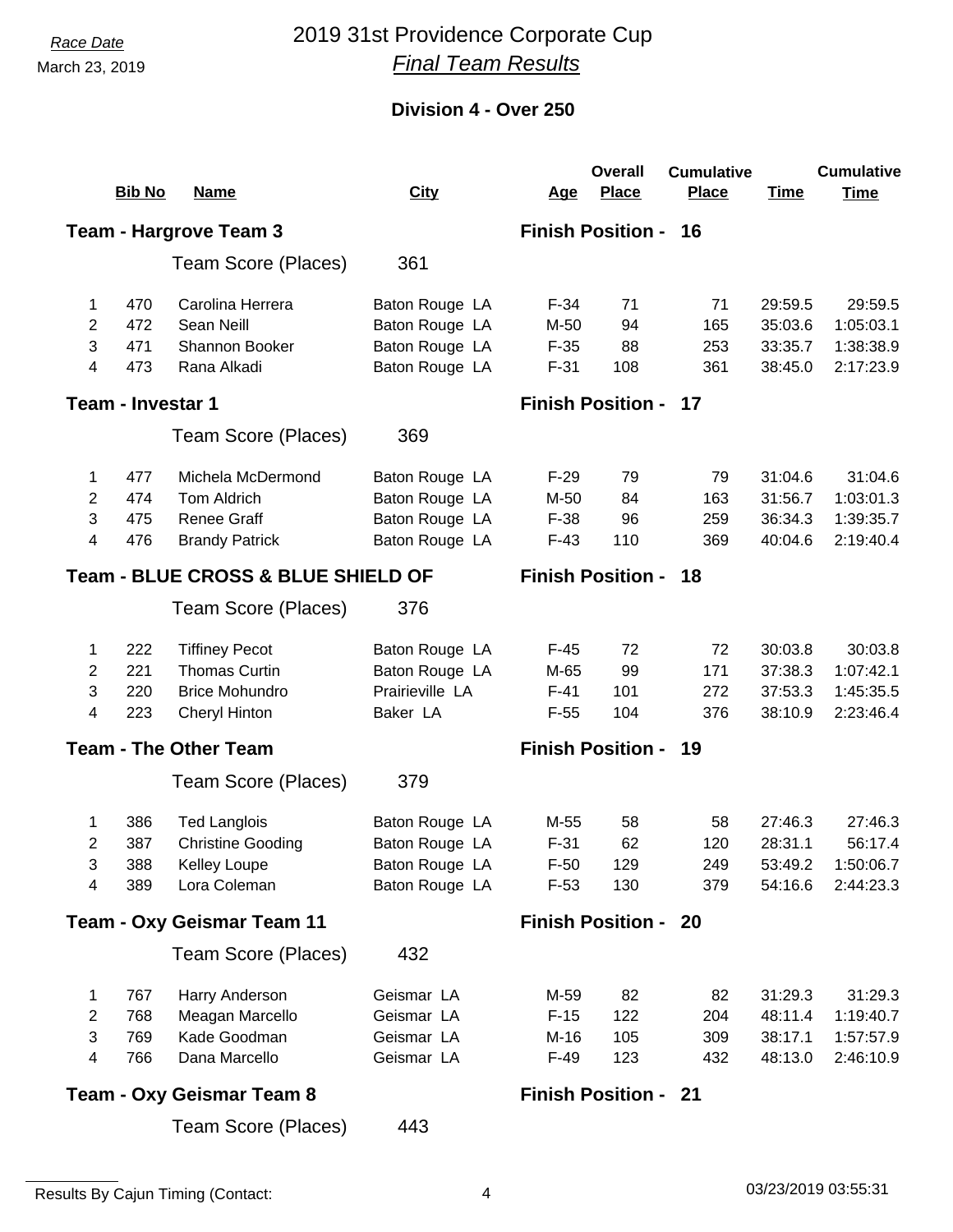## *Race Date* 2019 31st Providence Corporate Cup *Final Team Results*

|                                                                                |                          |                                  |                |            | <b>Overall</b>                | <b>Cumulative</b> |             | <b>Cumulative</b> |
|--------------------------------------------------------------------------------|--------------------------|----------------------------------|----------------|------------|-------------------------------|-------------------|-------------|-------------------|
|                                                                                | <b>Bib No</b>            | <b>Name</b>                      | <b>City</b>    | <u>Age</u> | <b>Place</b>                  | <b>Place</b>      | <b>Time</b> | <b>Time</b>       |
|                                                                                |                          | <b>Team - Oxy Geismar Team 8</b> |                |            | <b>Finish Position - 21</b>   |                   |             |                   |
|                                                                                |                          | Team Score (Places)              | 443            |            |                               |                   |             |                   |
| 1                                                                              | 755                      | Jeff Poche                       | Geismar LA     | M-62       | 81                            | 81                | 31:26.6     | 31:26.6           |
| $\overline{2}$                                                                 | 757                      | Linda Cruz                       | Geismar LA     | $F-56$     | 106                           | 187               | 38:28.6     | 1:09:55.3         |
| 3                                                                              | 756                      | Nome Cruz                        | Geismar LA     | M-56       | 124                           | 311               | 48:46.2     | 1:58:41.6         |
| $\overline{\mathcal{A}}$                                                       | 754                      | Sandy Poche                      | Geismar LA     | $F-59$     | 132                           | 443               | 55:40.5     | 2:54:22.1         |
|                                                                                |                          | <b>Team - Jacobs FUN Team</b>    |                |            | <b>Finish Position - Inc.</b> |                   |             |                   |
|                                                                                |                          | Team Score (Places)              | Inc.           |            |                               |                   |             |                   |
| 1                                                                              | 494                      | Maoming Ren                      | Baton Rouge LA | M-40       | 17                            | 17                | 22:04.1     | 22:04.1           |
| $\overline{2}$                                                                 | 492                      | Robert Bergeron                  | Lafayette LA   | $M-25$     | 70                            | 87                | 29:48.6     | 51:52.7           |
| 3                                                                              | 495                      | Wein Zhang                       | Baton Rouge LA | M-49       | 75                            | 162               | 30:23.1     | 1:22:15.8         |
| 4                                                                              | 493                      | <b>Chuck Myers</b>               | Saint Amant LA | M-67       | 107                           | 269               | 38:43.9     | 2:00:59.7         |
| <b>Team - BLUE CROSS &amp; BLUE SHIELD OF</b><br><b>Finish Position - Inc.</b> |                          |                                  |                |            |                               |                   |             |                   |
|                                                                                |                          | Team Score (Places)              | Inc.           |            |                               |                   |             |                   |
| 1                                                                              | 948                      | Erica Leblanc                    | Baton Rouge LA | $F-35$     | 24                            | 24                | 23:07.3     | 23:07.3           |
| $\overline{2}$                                                                 | 226                      | Dr. Vindell Washington           | Baton Rouge LA | M-54       | 41                            | 65                | 25:06.9     | 48:14.3           |
| 3                                                                              | 225                      | Claude Blanchard                 | Baton Rouge LA | M-57       | 89                            | 154               | 34:00.7     | 1:22:15.1         |
| Team - BRPO 1                                                                  |                          |                                  |                |            | <b>Finish Position - Inc.</b> |                   |             |                   |
|                                                                                |                          | Team Score (Places)              | Inc.           |            |                               |                   |             |                   |
| 1                                                                              | 346                      | John Graft                       | Baton Rouge LA | $M-23$     | 3                             | 3                 | 18:20.9     | 18:20.9           |
| $\overline{2}$                                                                 | 345                      | <b>Christina Linne</b>           | Baton Rouge LA | $F-22$     | 36                            | 39                | 24:37.4     | 42:58.4           |
| 3                                                                              | 344                      | <b>Buck Foreman</b>              | Baton Rouge LA | $M-41$     | 10                            | 49                | 19:54.8     | 1:02:53.2         |
|                                                                                |                          | <b>Team - Hargrove 4</b>         |                |            | <b>Finish Position - Inc.</b> |                   |             |                   |
|                                                                                |                          | Team Score (Places)              | Inc.           |            |                               |                   |             |                   |
| 1                                                                              | 447                      | Matt Duhe                        | Baton Rouge LA | M-59       | 78                            | 78                | 30:58.5     | 30:58.5           |
| $\overline{2}$                                                                 | 448                      | Sylvia Vargas                    | Baton Rouge LA | $F-59$     | 85                            | 163               | 32:46.3     | 1:03:44.8         |
| 3                                                                              | 446                      | Antoinette Mastrangelo           | Baton Rouge LA | $F-59$     | 113                           | 276               | 40:29.5     | 1:44:14.3         |
|                                                                                | <b>Team - Investar 2</b> |                                  |                |            | <b>Finish Position - Inc.</b> |                   |             |                   |
|                                                                                |                          | Team Score (Places)              | Inc.           |            |                               |                   |             |                   |
| 1                                                                              | 478                      | Jordan Wilkinson                 | Baton Rouge LA | $F-35$     | 112                           | 112               | 40:18.6     | 40:18.6           |
| $\overline{2}$                                                                 | 479                      | Renee Howard                     | Baton Rouge LA | $F-39$     | 126                           | 238               | 52:30.0     | 1:32:48.6         |
| 3                                                                              | 481                      | <b>Gladys Kinney</b>             | Baton Rouge LA | $F-70$     | 128                           | 366               | 52:37.9     | 2:25:26.5         |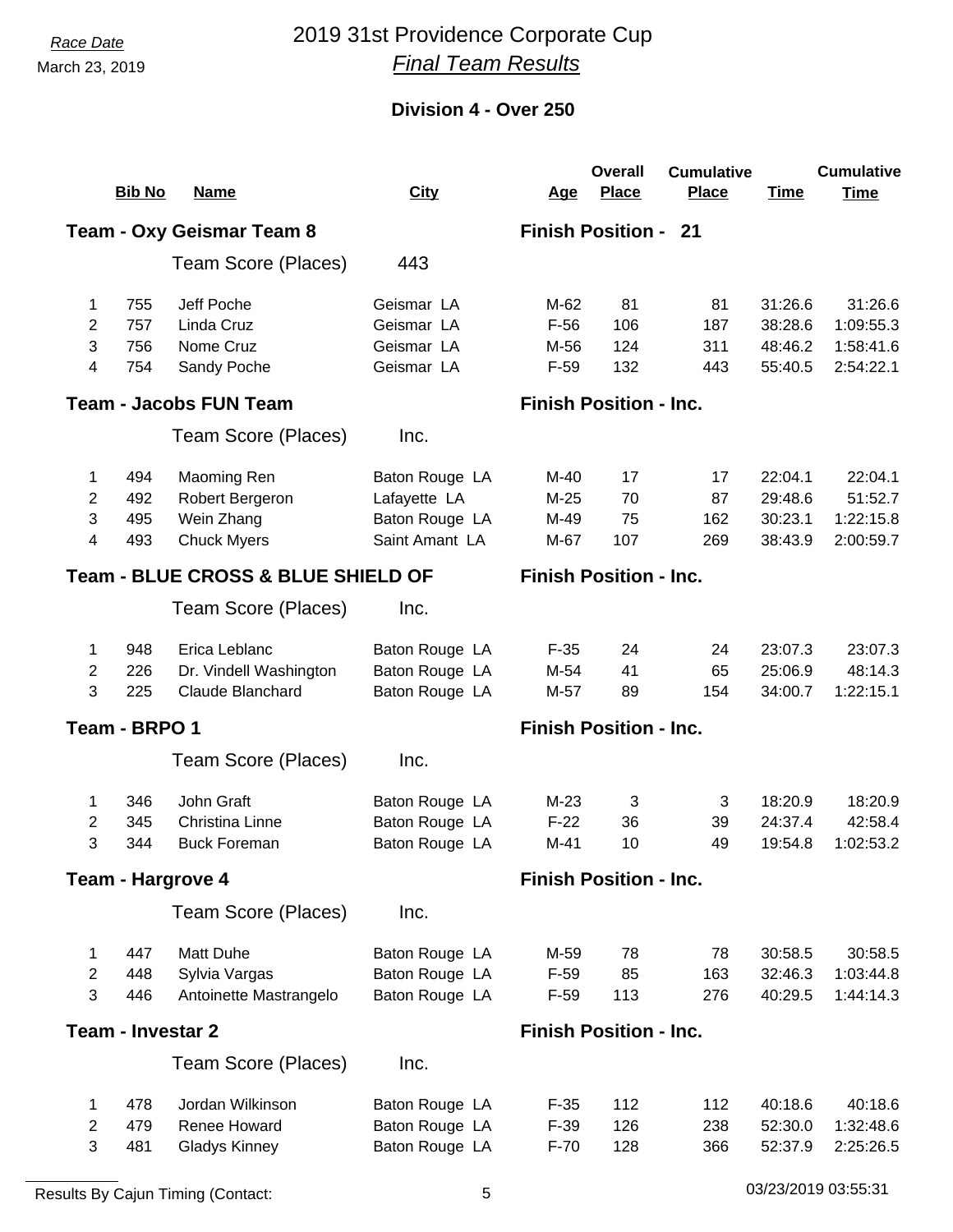# *Race Date* 2019 31st Providence Corporate Cup *Final Team Results*

|                                                             |               |                             |                |                               | <b>Overall</b>                | <b>Cumulative</b> |             | <b>Cumulative</b> |
|-------------------------------------------------------------|---------------|-----------------------------|----------------|-------------------------------|-------------------------------|-------------------|-------------|-------------------|
|                                                             | <b>Bib No</b> | <b>Name</b>                 | <b>City</b>    | <u>Age</u>                    | <b>Place</b>                  | <b>Place</b>      | <b>Time</b> | <b>Time</b>       |
|                                                             |               | Team - Live. Love. Plastic. |                |                               | <b>Finish Position - Inc.</b> |                   |             |                   |
|                                                             |               | Team Score (Places)         | Inc.           |                               |                               |                   |             |                   |
| 1                                                           | 381           | <b>Fred Carr</b>            | Baton Rouge LA | M-48                          | 53                            | 53                | 26:51.7     | 26:51.7           |
| $\overline{2}$                                              | 378           | Angela Zeringue             | Baton Rouge LA | $F-52$                        | 66                            | 119               | 29:13.9     | 56:05.6           |
| 3                                                           | 379           | Keona Patin                 | Baton Rouge LA | $F-43$                        | 102                           | 221               | 37:54.2     | 1:33:59.9         |
|                                                             |               | Team - Oxy Geismar Team 1   |                |                               | <b>Finish Position - Inc.</b> |                   |             |                   |
|                                                             |               | Team Score (Places)         | Inc.           |                               |                               |                   |             |                   |
| 1                                                           | 726           | Scott Zapakta               | Geismar LA     | $M-28$                        | 13                            | 13                | 21:24.1     | 21:24.1           |
| $\overline{2}$                                              | 729           | Deanna Eskew                | Geismar LA     | $F-52$                        | 35                            | 48                | 24:31.4     | 45:55.6           |
| 3                                                           | 727           | <b>Taylor Marcello</b>      | Geismar LA     | $M-17$                        | 18                            | 66                | 22:06.8     | 1:08:02.4         |
| <b>Finish Position - Inc.</b><br>Team - Oxy Geismar Team 14 |               |                             |                |                               |                               |                   |             |                   |
|                                                             |               | Team Score (Places)         | Inc.           |                               |                               |                   |             |                   |
| 1                                                           | 780           | James Ingram                | Geismar LA     | M-61                          | 57                            | 57                | 27:45.6     | 27:45.6           |
| 2                                                           | 778           | Faraz Akhtar                | Geismar LA     | M-35                          | 98                            | 155               | 37:14.7     | 1:05:00.3         |
| 3                                                           | 779           | Jason Blackburn             | Geismar LA     | M-34                          | 121                           | 276               | 44:41.7     | 1:49:42.0         |
|                                                             |               | Team - Oxy Geismar Team 15  |                |                               | <b>Finish Position - Inc.</b> |                   |             |                   |
|                                                             |               | Team Score (Places)         | Inc.           |                               |                               |                   |             |                   |
| 1                                                           | 785           | <b>Kristin Devlin</b>       | Geismar LA     | $F-30$                        | 54                            | 54                | 26:59.0     | 26:59.0           |
| $\overline{2}$                                              | 784           | <b>Haley Christensen</b>    | Geismar LA     | $F-24$                        | 92                            | 146               | 34:54.7     | 1:01:53.8         |
| 3                                                           | 783           | Risa Settoon                | Geismar LA     | $F-42$                        | 109                           | 255               | 39:18.5     | 1:41:12.3         |
|                                                             |               | Team - Oxy Geismar Team 16  |                | <b>Finish Position - Inc.</b> |                               |                   |             |                   |
|                                                             |               | Team Score (Places)         | Inc.           |                               |                               |                   |             |                   |
| 1                                                           | 786           | John Chappell               | Geismar LA     | $M-19$                        | 38                            | 38                | 24:57.2     | 24:57.2           |
| 2                                                           | 788           | Mackenzie Bennett           | Geismar LA     | $F-27$                        | 77                            | 115               | 30:57.2     | 55:54.5           |
| 3                                                           | 787           | Adam Keller                 | Geismar LA     | M-30                          | 73                            | 188               | 30:06.3     | 1:26:00.8         |
|                                                             |               | Team - Oxy Geismar Team 5   |                | <b>Finish Position - Inc.</b> |                               |                   |             |                   |
|                                                             |               | Team Score (Places)         | Inc.           |                               |                               |                   |             |                   |
| 1                                                           | 745           | <b>Todd Marcello</b>        | Geismar LA     | M-48                          | 56                            | 56                | 27:39.3     | 27:39.3           |
| $\mathbf{2}$                                                | 742           | <b>Bob Bourgeois</b>        | Geismar LA     | M-55                          | 64                            | 120               | 28:36.5     | 56:15.9           |
| $\mathbf{3}$                                                | 743           | <b>Billy Whittington</b>    | Geismar LA     | M-39                          | 87                            | 207               | 33:29.5     | 1:29:45.4         |